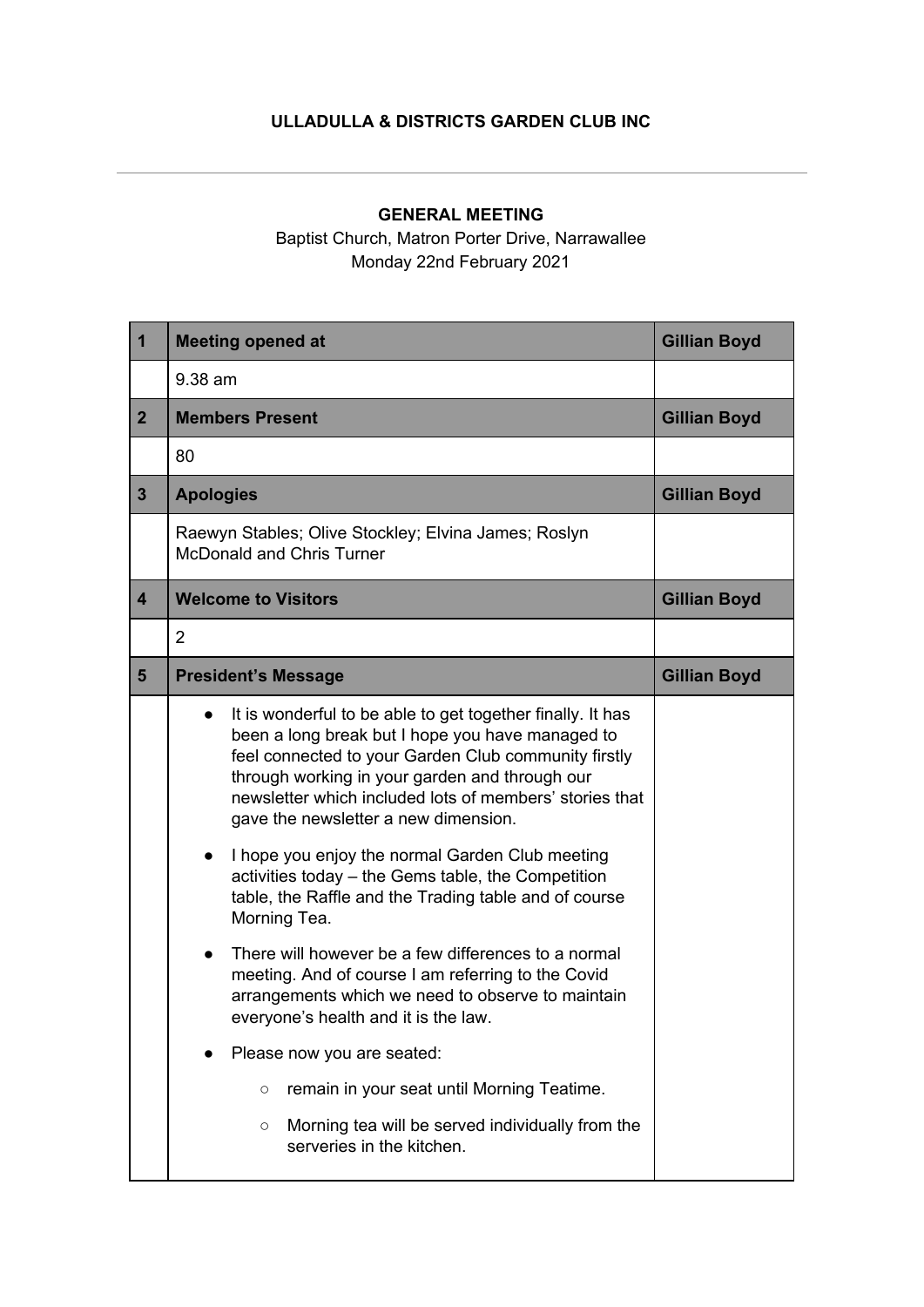|                | Use your own mug otherwise all tea and coffee<br>$\circ$<br>will be served in polystyrene cups. Biscuits will<br>be served in individually wrapped packets.                         |                     |
|----------------|-------------------------------------------------------------------------------------------------------------------------------------------------------------------------------------|---------------------|
|                | Hand sanitisers are located at strategic points<br>$\circ$<br>so sanitise your hands regularly.                                                                                     |                     |
|                | Observe social distancing at all times. Covid<br>$\circ$<br>Monitors are around the room to ensure this<br>happens.                                                                 |                     |
|                | $\circ$ And of course, no singing and dancing!                                                                                                                                      |                     |
|                | Hopefully everything goes okay today and in the<br>outside world in the next month and we can meet<br>again in March.                                                               |                     |
|                | Today's meeting is actually a meeting within a<br>meeting. We will commence our Annual General<br>Meeting shortly followed by our regular monthly<br>meeting.                       |                     |
|                | We will not be having a Guest Speaker today given we<br>have the AGM.                                                                                                               |                     |
|                | I will chair the AGM and handover to the Returning<br>Officer, to conduct the election of the 2020 Committee.                                                                       |                     |
|                | We will now conduct our AGM. The Agenda is<br>displayed on the screen for your information.                                                                                         |                     |
|                | General Meeting adjourned for AGM @ 9.50am &<br>recommenced @ 10.05am                                                                                                               |                     |
|                |                                                                                                                                                                                     |                     |
| 6              | <b>New Members</b>                                                                                                                                                                  | <b>Gillian Boyd</b> |
|                | Badge presented to Sue Mann                                                                                                                                                         |                     |
| $\overline{7}$ | <b>Health and Welfare Report</b>                                                                                                                                                    | <b>Sue McMahon</b>  |
|                | Sue spoke to all volunteers prior to this meeting to check if<br>they were still going to continue their general meeting duties<br>for this year, happily all confirmed they would. |                     |
|                | Arlie Martin will be leaving the club, she is relocating to<br>Canberra to be closer to family and Pauline Ovcar will also be<br>leaving the club due to ill health.                |                     |
|                | Anne Eggins has had successful knee replacement and Olive<br>Stockley a new battery for her pacemaker.                                                                              |                     |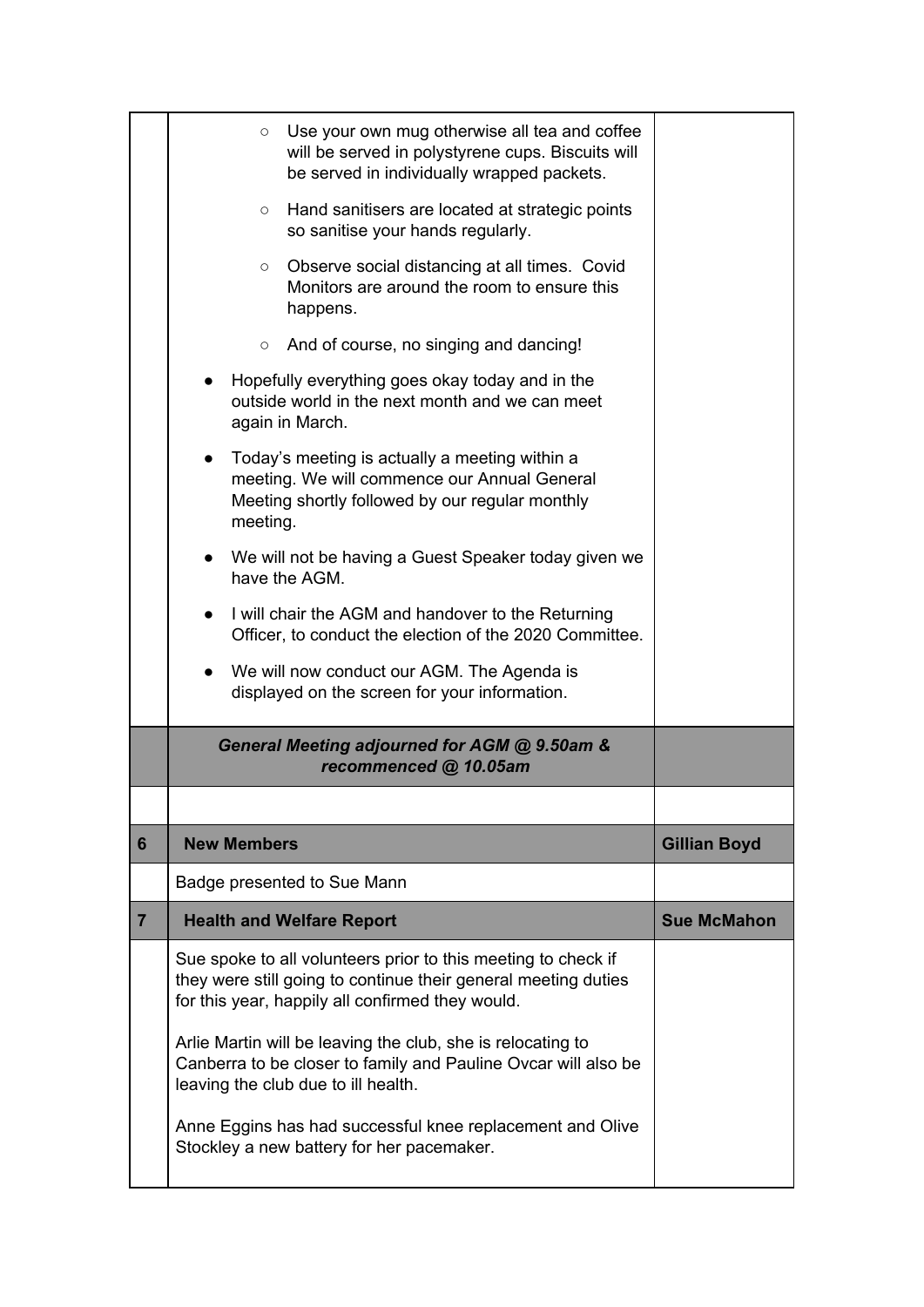|    | Card sent to Lindy Bonser on her resignation as GCA Zone<br>Representative, a position she has held for some years.                                                                                                                                                                                    |                                  |
|----|--------------------------------------------------------------------------------------------------------------------------------------------------------------------------------------------------------------------------------------------------------------------------------------------------------|----------------------------------|
| 8  | <b>Activities Report</b>                                                                                                                                                                                                                                                                               | <b>Debbie Kendall</b>            |
|    | First open garden for the year at Lake Conjola, a<br>thankyou card and bunnings voucher to Gill Evans.                                                                                                                                                                                                 |                                  |
|    | Garden Ramble in March, full details in the Newsletter.<br>$\bullet$<br>Members interested in opening their gardens to advise<br>a Committee member.                                                                                                                                                   |                                  |
|    | Bodalla Garden visit scheduled for April 22nd stopping<br>$\bullet$<br>at Mogo for morning tea and Tilba Winery for lunch.                                                                                                                                                                             |                                  |
|    | Mayfield trip scheduled for October 11th - 14th, details<br>in the next Newsletter. Reminder for members to<br>renew their memberships by the next general meeting.                                                                                                                                    |                                  |
| 9  | <b>Garden Gems</b>                                                                                                                                                                                                                                                                                     | <b>Rhondda</b><br><b>Bentley</b> |
|    | Many entries from Daryl Bishop, Cassia Odorata 'Senna',<br>Aristolochia (Dutchmans Pipe), Duranta 'Geisha Girl' and<br>Caryopteris 'Lisaura Bluebeard'. Weeping Wattle, Rose<br>Richardson, African Tulip Tree (Spathodea Campanulata) and<br>Ivory Curl Tree (Buckinghamia Celsissima), Gillian Boyd. |                                  |
| 11 | Review of visit to Gill's Lake Conjola garden                                                                                                                                                                                                                                                          |                                  |
|    | A slideshow, beautifully constructed by Deb and Mark, of the<br>recent open garden at Lake Conjola.                                                                                                                                                                                                    |                                  |
| 12 | <b>Secretary's Report</b>                                                                                                                                                                                                                                                                              | <b>Gill Evans</b>                |
|    | Minutes of the General Meeting of 24 February 2020 are<br>available on the welcome table for members to read when<br>they come into the meeting. The minutes are also posted on<br>the website prior to the meeting for members to refer to and<br>read.                                               |                                  |
|    | Motion:<br>That the Minutes of the previous meeting be.<br>accepted.<br>Moved:<br><b>Gill Evans</b><br>Seconded: Gary McConnell<br>Result:<br>Passed                                                                                                                                                   |                                  |
|    | Correspondence<br>Motion:<br>That the incoming correspondence be accepted<br>and the outgoing be endorsed.<br><b>Gill Evans</b><br>Moved:<br>Seconded: John Steadman                                                                                                                                   |                                  |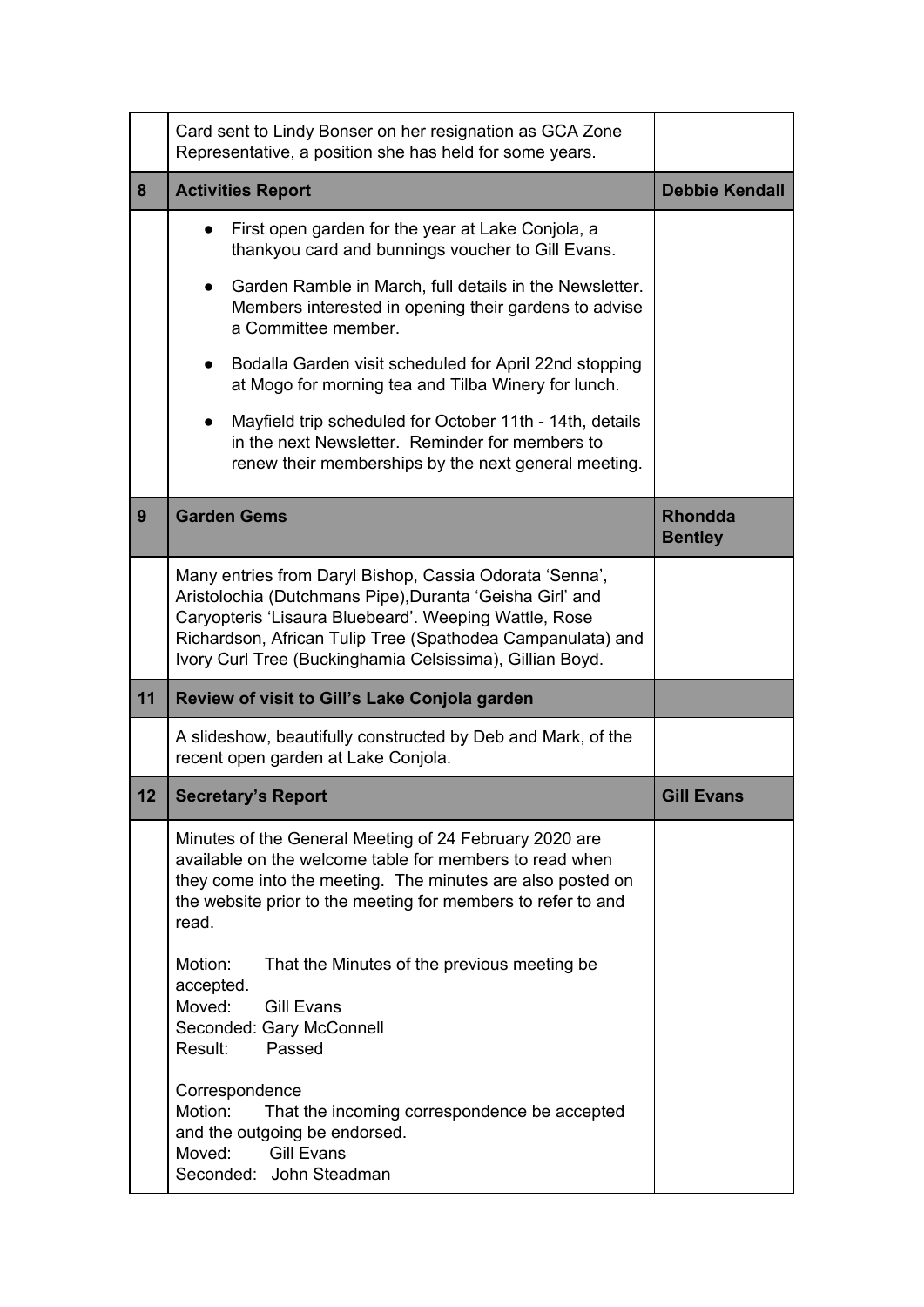|    | Result:<br>Passed                                                                                                                                                                                                                                                                                                                                                                                                                                                                       |                     |
|----|-----------------------------------------------------------------------------------------------------------------------------------------------------------------------------------------------------------------------------------------------------------------------------------------------------------------------------------------------------------------------------------------------------------------------------------------------------------------------------------------|---------------------|
| 13 | <b>Treasurer's Report</b>                                                                                                                                                                                                                                                                                                                                                                                                                                                               | <b>Sue Hobson</b>   |
|    | Funds held as at end January 2020:                                                                                                                                                                                                                                                                                                                                                                                                                                                      |                     |
|    | <b>Commonwealth Bank:</b><br>\$18,178.77<br>\$7,141.76<br>Bendigo Bank:<br>Income<br>\$10,722.30<br>Expenditure<br>\$1,443.26<br>Cash book balance as at 31 Jan 2020: \$27,457.81                                                                                                                                                                                                                                                                                                       |                     |
|    | Commonwealth Bank 'Student' A/c: \$ 3,076.28                                                                                                                                                                                                                                                                                                                                                                                                                                            |                     |
|    | <b>Motion:</b><br>That the Treasurer's Report be accepted.<br>Moved: Sue Hobson<br>Seconded: Ann Keegan<br><b>Result:</b> Passed                                                                                                                                                                                                                                                                                                                                                        |                     |
| 15 | <b>Q&amp;A</b>                                                                                                                                                                                                                                                                                                                                                                                                                                                                          | <b>Gillian Boyd</b> |
|    | Can a new rose be planted in the same place? It can,<br>provided the soil is replaced with new soil and not<br>fertilized immediately.<br>Plant leaf shown last month to be identified - it comes<br>from a big tree with blue flowers, name not known. Not<br>suitable for small gardens.<br>Yvonne provided a couple of leaves with little<br>$\bullet$<br>circles of leaf missing. This is caused by a<br>Leafcutter Bee (native bee) which uses the pieces<br>of leaf for its nest. |                     |
| 16 | <b>Competition Results</b>                                                                                                                                                                                                                                                                                                                                                                                                                                                              | Janey George        |
|    | February: Edible Garden<br>1st Prize: Catherine Craig<br>2nd Prize: Jim Mison<br>3rd Prize: Debbie Kendall<br>February: Blossoms of Blue                                                                                                                                                                                                                                                                                                                                                |                     |
| 17 | <b>Trading Table</b>                                                                                                                                                                                                                                                                                                                                                                                                                                                                    | <b>Janet Baxter</b> |
|    | \$215                                                                                                                                                                                                                                                                                                                                                                                                                                                                                   |                     |
| 18 | <b>Today's Winners</b>                                                                                                                                                                                                                                                                                                                                                                                                                                                                  | <b>Gillian Boyd</b> |
|    | Raffle:<br>1st Prize: Jan Barkwith<br>2nd Prize: Maree Nolan<br>3rd Prize: Marilyn Lane                                                                                                                                                                                                                                                                                                                                                                                                 |                     |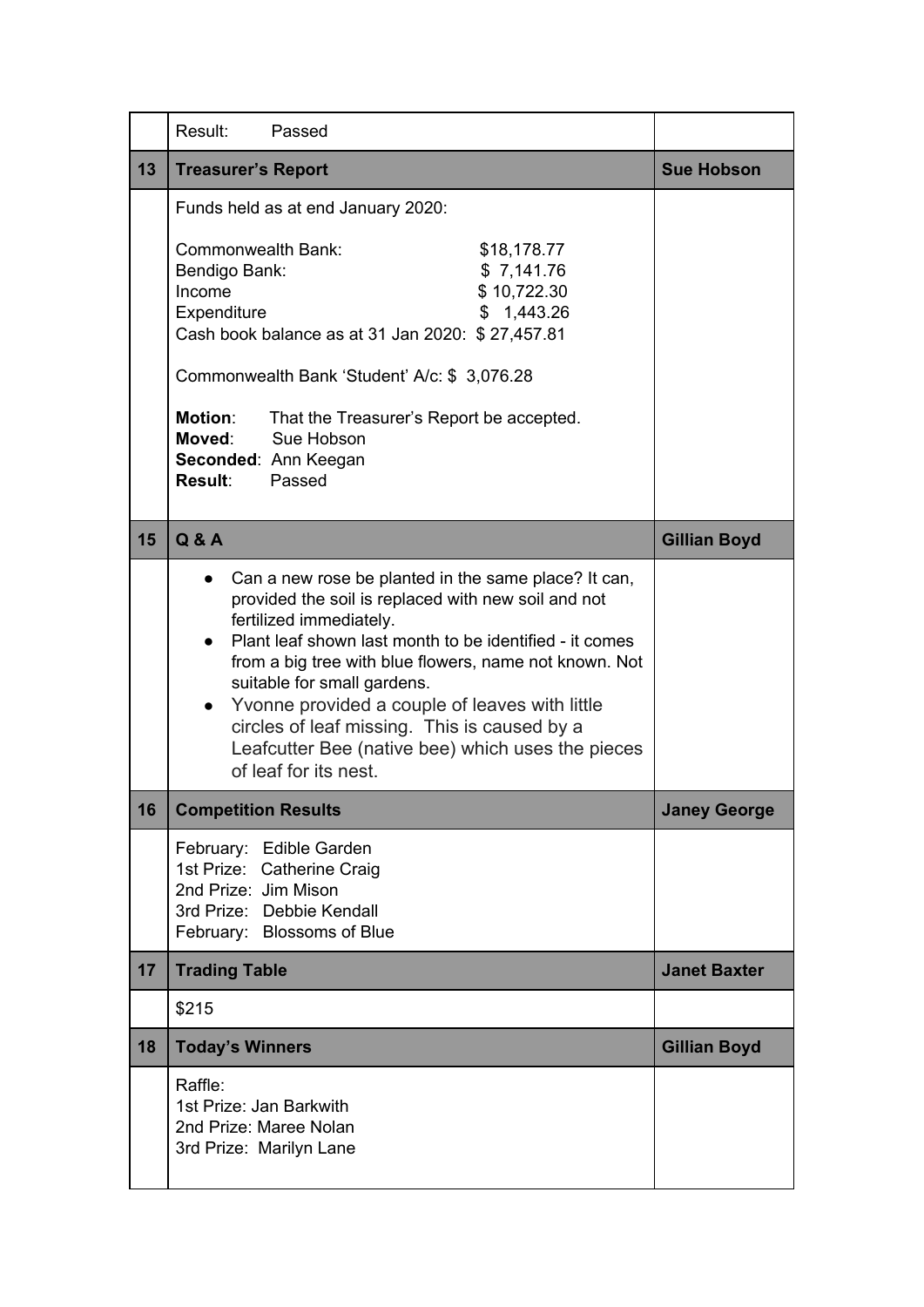|    | 10 prizes were drawn<br>Profit: \$188.30 |  |
|----|------------------------------------------|--|
| 19 | <b>Next Meeting</b>                      |  |
|    | 30 March 2020                            |  |
| 20 | <b>Meeting Closed</b>                    |  |
|    | 11.40 am                                 |  |